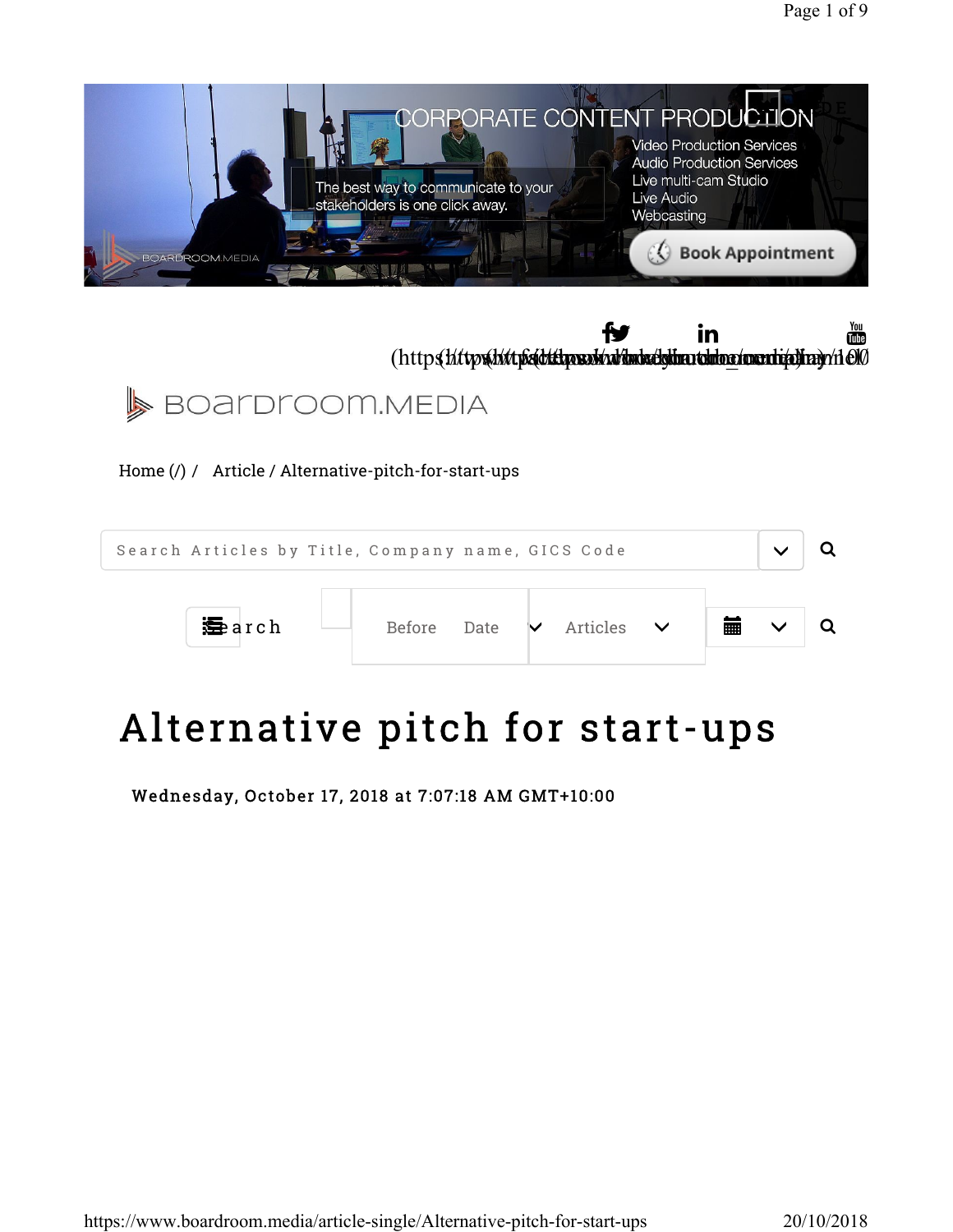

Ann Bowering says the National Stock Exchange can give more companies access to investors, leading to greater innovation and growth

The ASX may be a magnet for technology start-ups seeking funding but the National Stock Exchange's boss Ann Bowering says the alternative exchange might be a better place for early stage tech businesses.

According to Ms Bowering, the NSX is well positioned to tap into the small caps IPO space, which is a lucrative area for emerging technology companies to access capital.

"The ASX is a fantastic market for large companies and is structured to target the top end of town. We see ourselves as the natural home for early stage growth companies and help investors and entrepreneurs," she told The Australian.

"We want to be the home of the \$20 million to \$30 million market cap companies that can grow and move up the value chain.

"Our listing rules are specifically tailored for these companies, we have a minimum spread of 50 shareholders as opposed to the 300 shareholders on the ASX, so for many companies they can list on the NSX instead of struggling to meet the 300 target on the ASX.

"We also have advisers that are there to guide the companies and research teams that support all incoming companies to give them the cornerstone coverage in the market," she added.

The transition to a publicly listed company is not an easy one for a technology business, especially when it comes to continuous disclosure rules, and Ms Bowering said that it is an area where an exchange like NSX can help bridge the knowledge gap.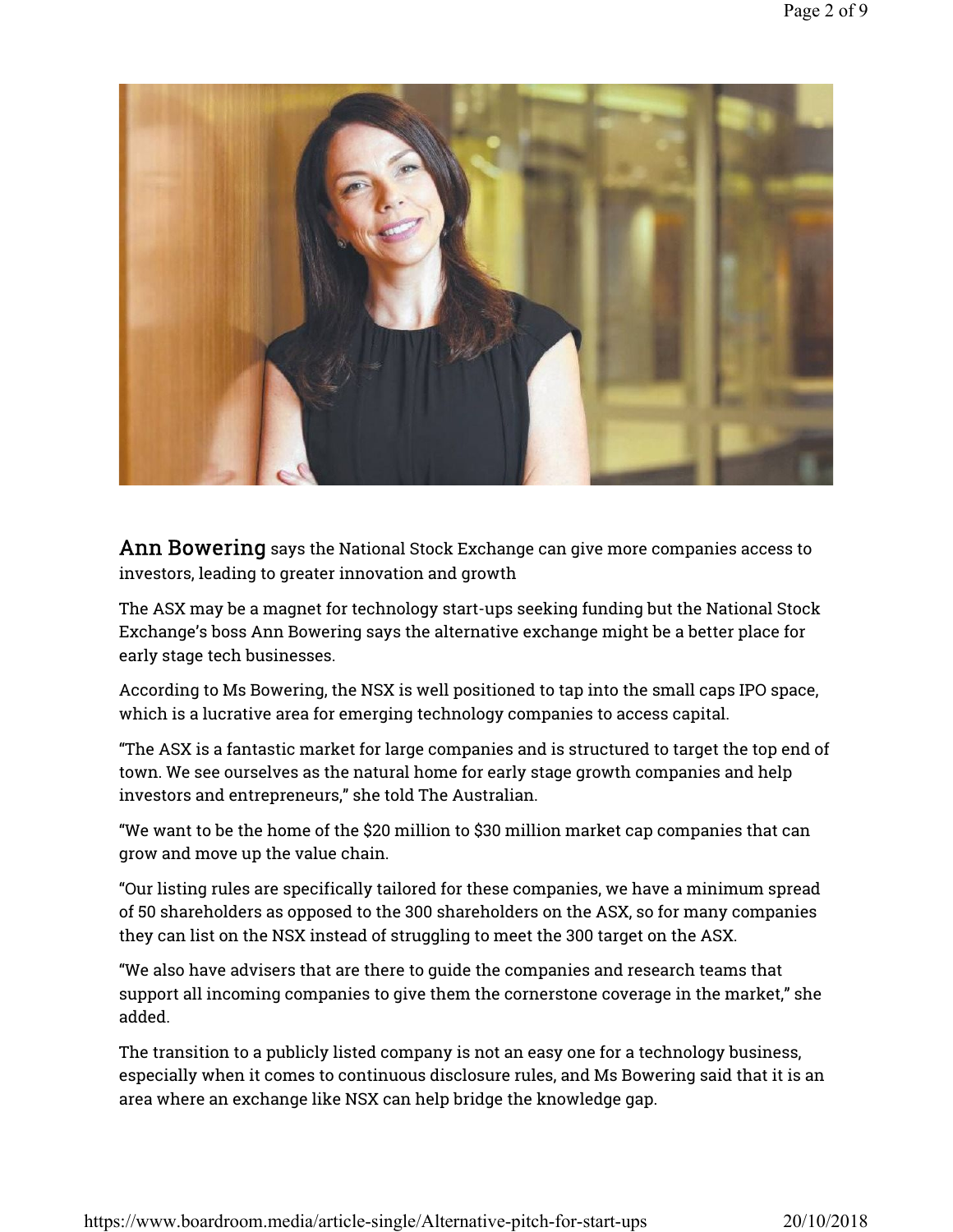Ms Bowering, who took over as the chief executive officer of NSX in 2016, has spent the better part of the past two years bringing the exchange up to speed as far as backend technology is concerned.

"The NSX has a Tier 1 stock exchange licence but hasn't been positioned aggressively to take advantage of that, so when I came on board I could see there was an opportunity here but we needed to work on our market access model because the one we had in place forced our brokers to trade using a proprietary interface that required individual logins.

"On the ASX everybody is looking at their IRESS platform and had access to the market, so we needed to get on that and now the NSX is built into IRESS," she said.

The back-end overhaul was a necessary first step for the NSX that Ms Bowering said was stuck in second gear for too long and not maximising on its potential.

"We had a great business and a lot of potential as a challenger to the ASX, what's surprising was the level of complexity that's there in the back offices of the brokers but we had a clean slate and it was clear what we needed to do."

Given the ASX's ongoing push to market itself as a premier destination for tech companies, both local and foreign, Ms Bowering said that it was important for IPO aspirants to not be wedded to a one size fits all approach.

"If you just have the one venue then you get the same capital flowing into same types of companies and you get the same results.

"Multiple venues give more companies access to more investors and that means more innovation and growth in the sector," she said.

Canada, the UK, the US, Singapore, New Zealand and Germany all have more than one exchange, and significantly, they have an exchange that is concentrated on small to midcap growth markets.

For the NSX, which has over 80 securities listed and 20 participating brokers, the key challenge will be to extend its appeal beyond the agriculture, resources and private familyowned businesses.

According to Ms Bowering, there are currently a couple of technology businesses on the exchange and it was looking at additional measures to pitch to the sector.

"A big part of our restructure is about making sure we can target the new groups of companies coming through and meeting their needs. We are looking to partner with various incubators and venture hubs to really help engage with technology businesses and work with founders," she said.

Ms Bowering added that the NSX needed to cater to not just the emerging technology businesses but also the changing needs of investors. "Our investors are changing, once upon a time a shareholder would meet the stockbroker every six months to discuss their investment opportunities but that's no longer the case, investors want real-time engagement with their investments and there is a clear opportunity to innovate here.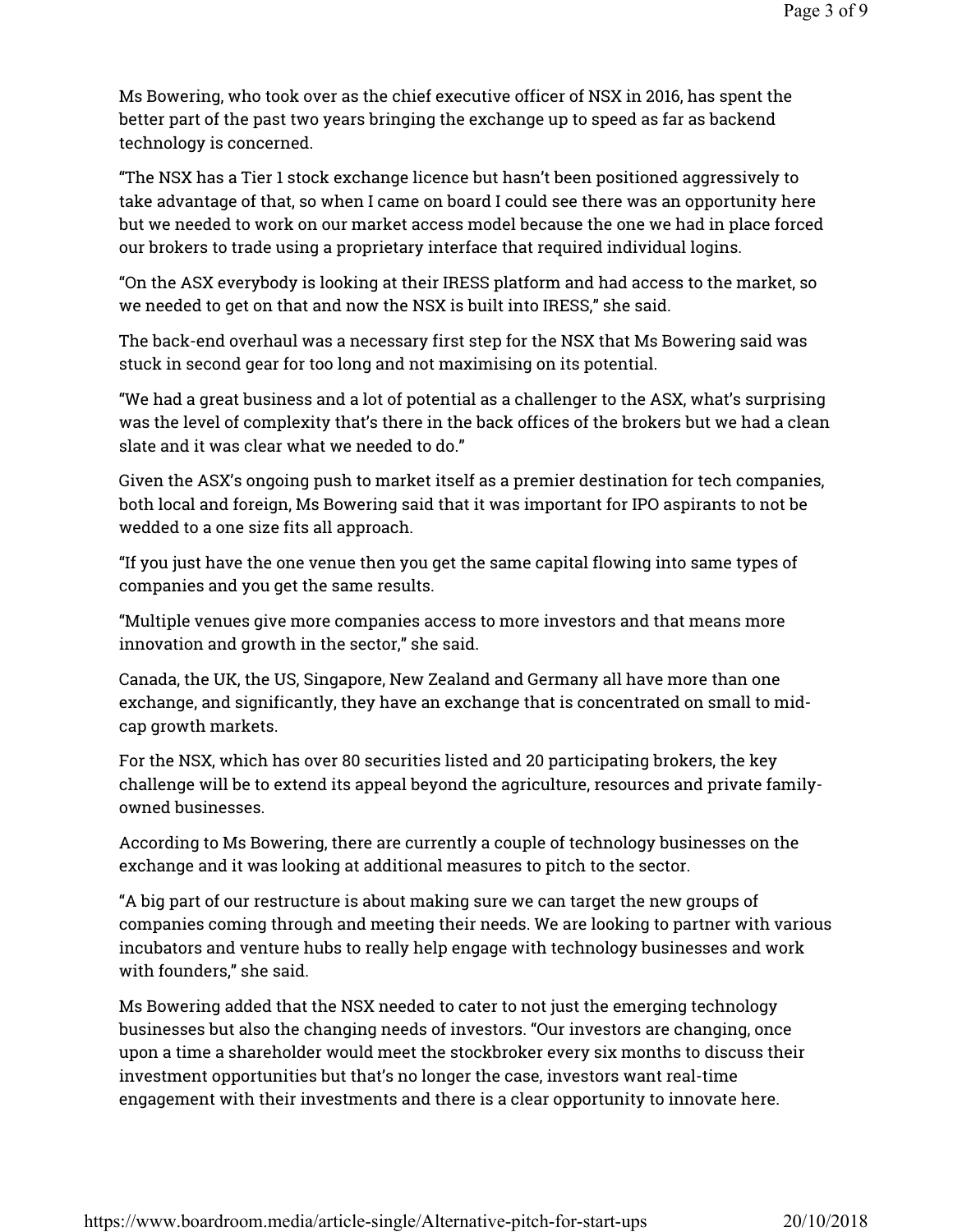"We need to give companies access to the same portal of investors that they would have access to on the ASX and our goal is to make investors not think about whether a company is on the ASX or the NSX."

#### EXCLUSIVE

SUPRATIM ADHIKARI

Originally published in the Australian 16th October 2018

## Leave a Comment

#### 0 Comments

Add a comment...

Facebook Comments Plugin

Your email address will not be published







https://www.boardroom.media/article-single/Alternative-pitch-for-start-ups 20/10/2018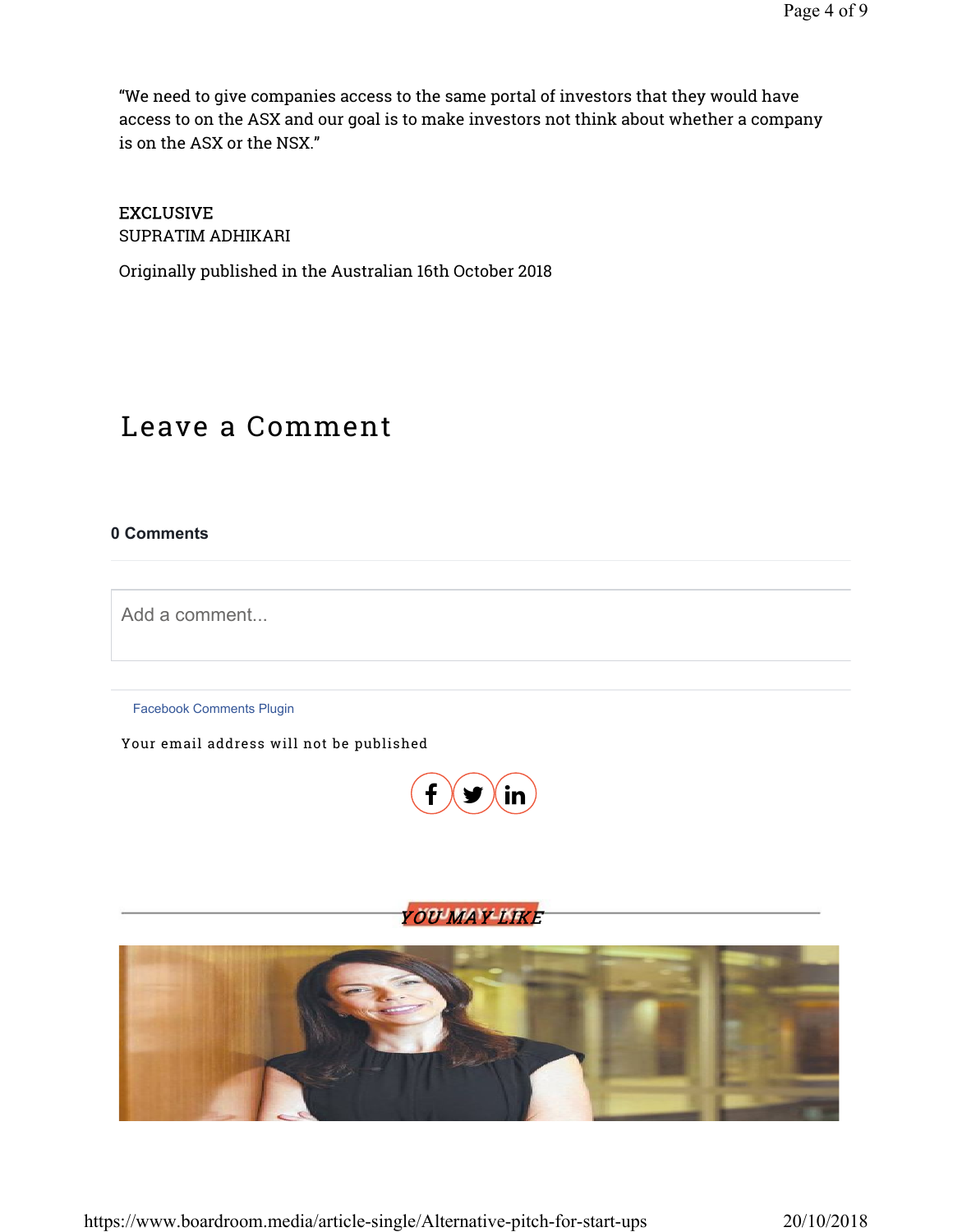Alternative pitch for start-ups...



Equities Wrap 1



The Pullback in Shares - Seven ...



Investors drawn to Absolute ret...



Equities Wrap 9 October 2018...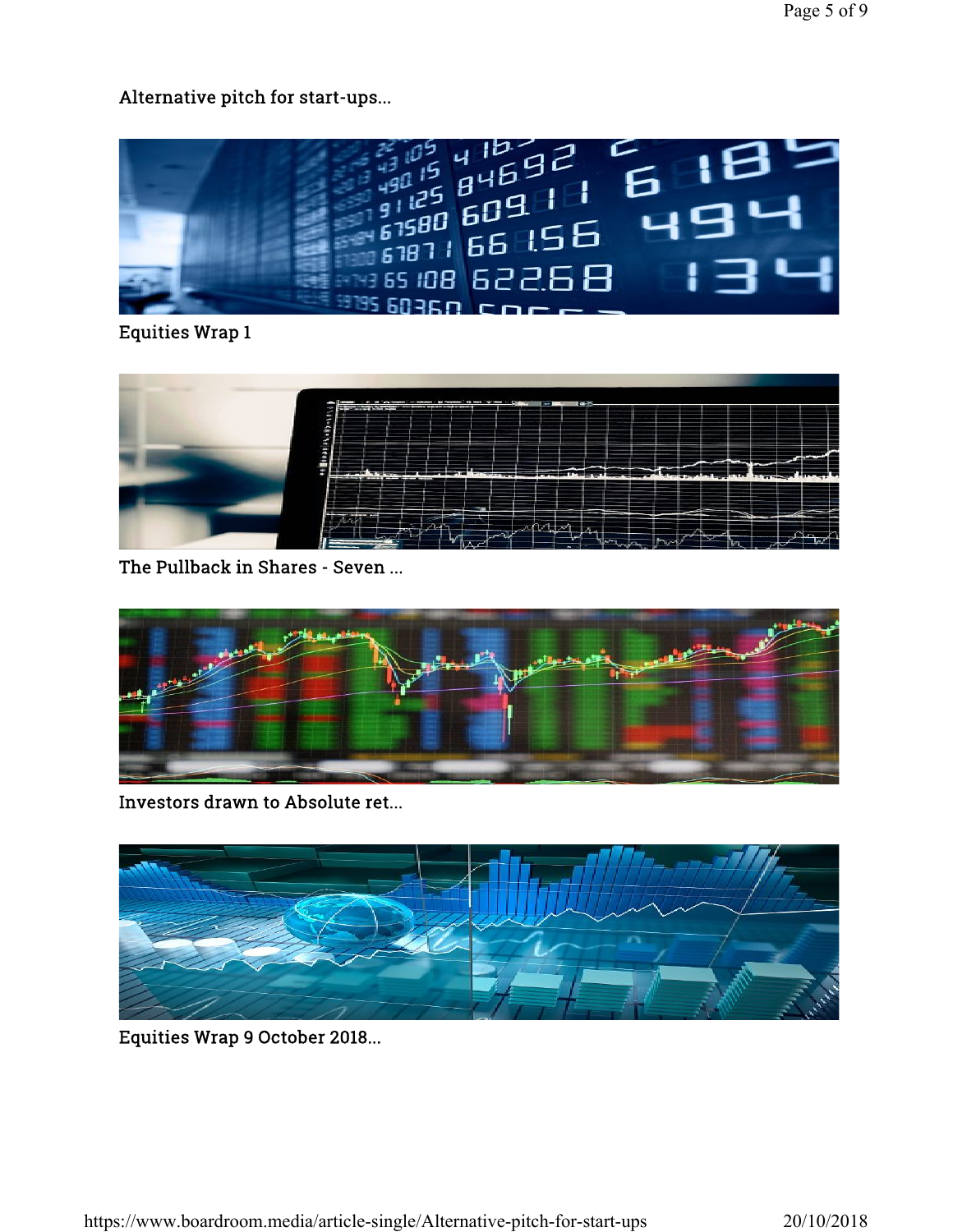

## Weekly Market Update

 $@X$ 

## Melbourne Advertising Agency

## Stratosphere Advertising

Our \$100 Million Buying Power Gives Us Unique Category Insights For Best Results

stratosphereagency.com OPEN

## EVENTS Calender



https://www.boardroom.media/article-single/Alternative-pitch-for-start-ups 20/10/2018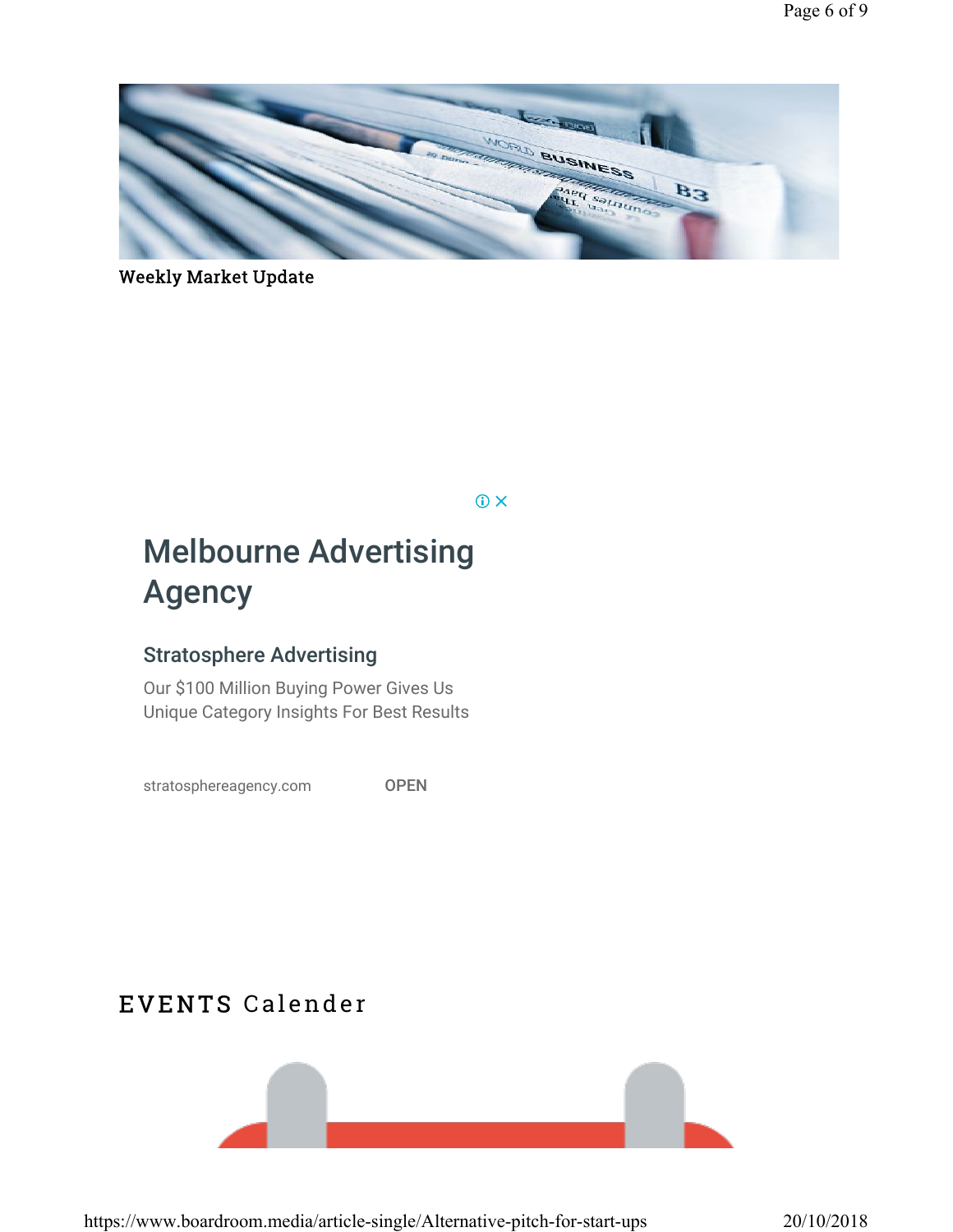## UPCOMING EVENTS

ALL **WEBCASTS** 



## MACQUARIE GROUP LIMITED

By Nicholas Moore and Alex Harvey

#### Macquarie Group Limited 1H19 result

Friday, 2nd November, 2018

#### Register Now



## INDEPENDENCE GROUP NL

By Mr Peter Bradford

#### Independence Group NL 2018 September Quarterly Report

Monday, 29th October, 2018

#### Register Now



## **SANDFIRE RESOURCES NL**

By Karl Simich, Richard Beazley, Matthew Fitzgerald and Shannan Bamforth

#### Sandfire Resources 2018 September quarterly update

Thursday, 25th October, 2018

#### Register Now



### NORTHERN STAR RESOURCES LTD

By Mr Bill Beament

#### Northern Star's September 2018 Quarter Results

Thursday, 25th October, 2018

#### Register Now

https://www.boardroom.media/article-single/Alternative-pitch-for-start-ups 20/10/2018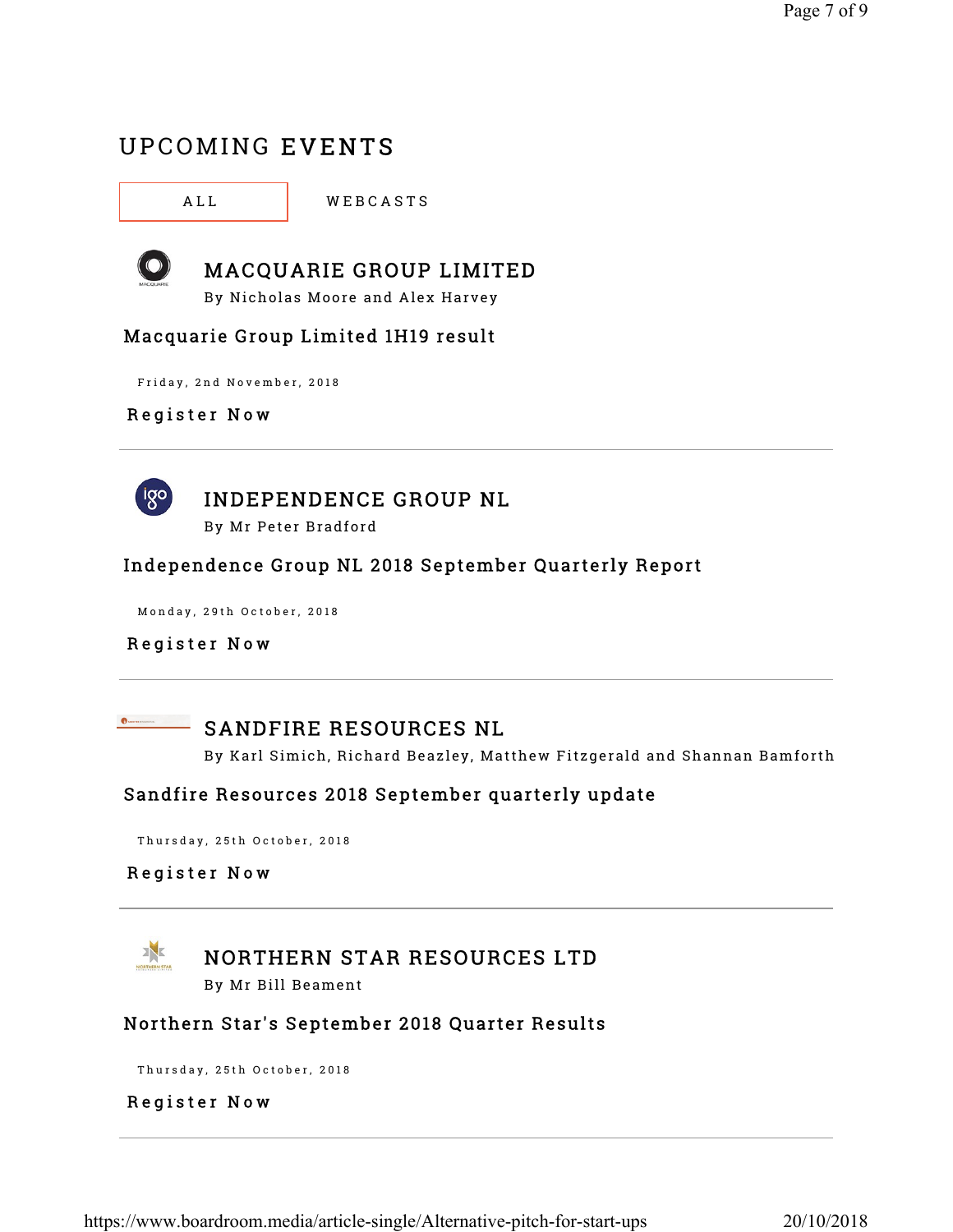

## Prof Dr Ralf Speth, Global CEO, Jaguar Land Rover

Thursday, 18th October, 2018

Register Now

## N E W S L E T T E R

SUBSCRIPTION

First Name

Last Name

Email

**SEND**